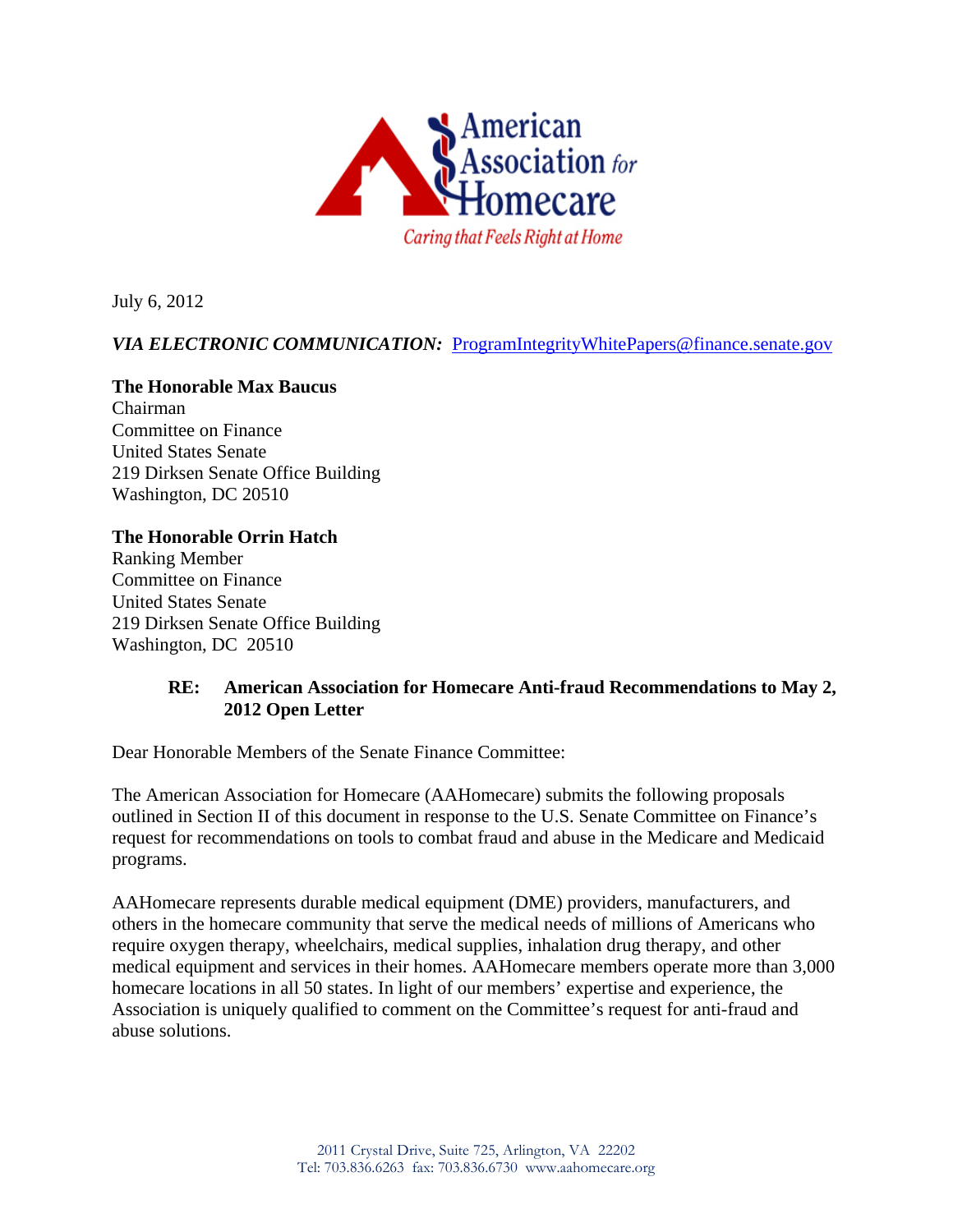### **I. Background**

The Association and its members wish to assist the Centers for Medicare and Medicaid Services (CMS) and Congress in an effort to eliminate fraud and abuse from the Medicare DMEPOS benefit. Our interests in achieving these goals coincide with Congress' and CMS' interests and those of the Medicare beneficiaries our members serve.

AAHomecare has been a driving force to root out fraud and abuse in the DME sector. To that end, several years ago, the Association developed and worked to implement a 13-point anti-fraud legislative action plan. Additionally, we developed and adopted a comprehensive code of ethics for our membership to follow. Twelve of the 13 elements of the Association's anti-fraud plan have been enacted, in full or in part, by Congress or implemented by CMS. These anti-fraud initiatives included:

- More mandatory and unannounced site visits for DME providers;
- Implementation of a predictive modeling system, similar to what the credit card industry uses, to conduct real-time claims analysis to identify aberrant billing patterns;
- Monitoring of providers to ensure they are qualified and accredited to provide the specific item or service for which they are billing;
- Increased criminal and civil penalties associated with committing health care fraud; and
- Expanded federal funding for Medicare's anti-fraud and program integrity activities.

However, CMS' current anti-fraud strategy employs auditors targeting conscientious providers who are having to refund millions of dollars to Medicare for failing to satisfy confusing, ambiguous, retroactive and subjective documentation requirements for items and services furnished to Medicare beneficiaries. This strategy is unfair, inefficient, and administratively burdensome. The size and scope of these audits are severely taxing providers' operational and financial resources. This is especially true for providers on prepayment audits whose cash flow is disrupted, jeopardizing their ability to continue caring for their patients. Moreover, the current auditing strategy wastes scarce Medicare resources that could be better aimed at focusing on true criminal activity.

The majority of DME is billed for on a recurring basis, which separates it from many other types of Medicare services that are billed for under a bundled prospective payment system or fee-forservice for a specific service provided on a specific date. Most DME that is billed to Medicare occurs on a rental basis—either a 13-month capped rental period for items such as power wheelchairs, hospital beds, and CPAP devices, or, in the case of oxygen, a 36-month rental period—or on a recurring basis such as enteral nutrition and diabetic supplies that are subject to refills on a regular basis. Because of the unique nature of billing for items on a recurring basis, DME providers are subject to audits more frequently than other types of providers.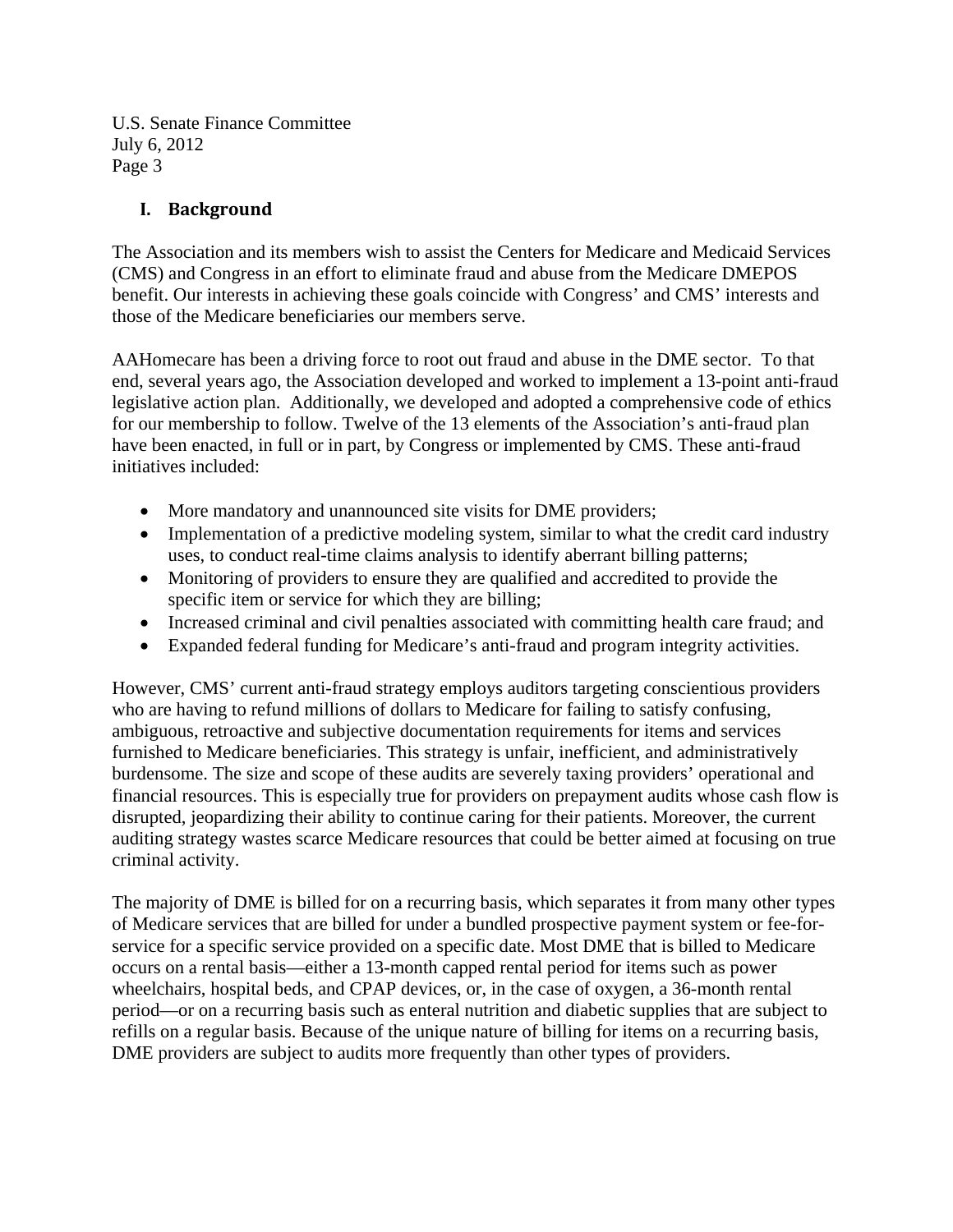#### **II. Proposed Anti‐fraud, Waste, and Abuse Solutions**

To more effectively combat fraud and abuse in the DMEPOS benefit, the Association has developed the following key recommendations for Congress to consider:

- **Conduct independent reviews of Medicare contractors to hold them accountable;**
- **Establish clear, unambiguous medical policies for DME;**
- **Enhance review of DME providers who do not respond to audit requests;**
- **Establish limitations on the number of audits a DME provider can receive during a given time period;**
- **Reinstate "clinical inference" policy;**
- **Require that electronic health records systems include elements for DME medical necessity documentation;**
- **Mandate use of an electronic clinical medical necessity template;**
- **Mandate use of a template in power mobility device (PMD) prior authorization demonstration;**
- **Provide additional physician education on medical necessity requirements; and**
- **Establish definitive policy prohibiting retroactive implementation of policies.**

## **Conduct independent reviews of Medicare contractors to hold them accountable:** Congress

should consider some method of independent review of audit contractors to hold them accountable for their audit tactics and results. These independent reviews should be conducted under strict guidelines to determine whether audit tactics were applied consistently and correctly. Claims that are subsequently overturned at any level of appeal should also factor into the review. As a part of this Congressional oversight of CMS and its audit contractors, the Senate Finance Committee should consider conducting a hearing annually, at a minimum, to evaluate CMS and its contractors in a public forum. Additionally, Congress should consider penalizing CMS and/or its contractors for audit denials that are overturned at any level of appeal.

**Establish clear, unambiguous medical policies for DME:** As exemplified in the Appendix of this submission, ambiguous and inconsistently applied documentation policies are a large contributor to the DME error rate. In order to reduce the error rate significantly, CMS and its contractors must establish policies that can be clearly and consistently interpreted by CMS, its contractors, DME providers, and the ordering/referring physicians who prescribe DME. If policies can be interpreted subjectively to the point where the same claim and documentation is approved by one clinical reviewer and rejected by another like they are currently, it is impossible for DME providers and physicians to comply with these policies consistently.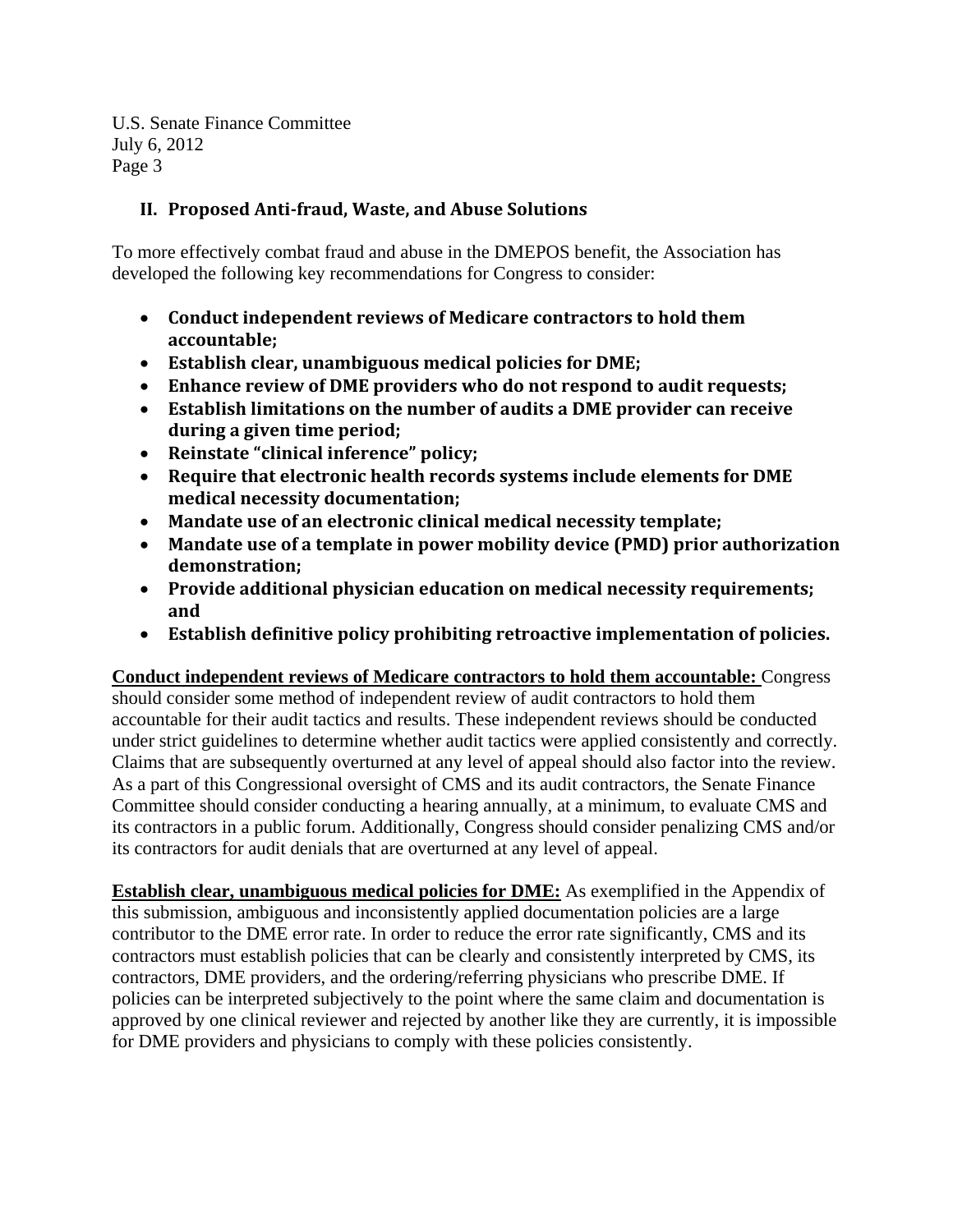**Enhanced review of DME providers who do not respond to audit requests:** When Medicare contractors audit DME providers, we have found that some DME providers do not respond to the audit, which results in an arbitrarily high error rate and leads to ongoing payment reviews of that item or service for all other DME providers. Widespread audits have shown that the nonresponse rates range from 20 percent to nearly 50 percent, presenting a significant challenge to reducing the error rate for  $DME<sup>1</sup>$ 

Congress should mandate that CMS and its contractors place a higher level of scrutiny on DME providers who do not respond to audits. This should be done through the following actions: 1) allow for a second audit request to be submitted to the provider ensuring that the appropriate address and contact information is indicated in the initial audit request; 2) if there is no response to the second request, the audit contractor contacts the DME provider by phone to inform him of the non-response to the audit; 3) the contractor places the DME provider on a probe review for the item or service that was not responded to in the audit; and, 4) if responses are not received for the probe review, the DME provider is referred to the National Supplier Clearinghouse for an unannounced site visit to determine if that DME provider is committing outright fraud.

**Establish limitations on the number of audits a DME provider can receive in a given time** 

**period:** Providers receive audits from many different contractors including the Comprehensive Error Rate Testing contractor (CERT), Zone Program Integrity Contractors (ZPIC), Recovery Audit Contractors (RAC), and the DME Medicare Administrative Contractors (DME MAC), at times for the same patient and the same date of service. These contractors appear to operate largely in their own silos, with little coordination to determine whether a claim has already undergone an audit by a different contractor or audit different rental months for the same item for the same patient. CMS sets some limitations on the number of audits that a specific contractor can conduct on a DME provider. However, we believe a limit must be placed on the level of audit activity a DME provider can undergo within a given time frame across all contractors to ensure that the number of audits are not overly burdensome. Additionally, a limit should be placed on auditing the same patient month-after-month for an item that is billed on a rental or recurring basis. Auditing the same patient multiple times is duplicative and an unnecessary waste of contractors' resources and DME providers' time and effort.<sup>2</sup>

**Reinstate "clinical inference" policy:** Prior to 2009, auditors could use clinical inference to determine whether an item or service was medically necessary and should be paid by Medicare. This led to a much lower error rate for DME because the auditors' clinical review staff could

 $\overline{a}$ 

 $1$  For example: NHIC, Corp., the Jurisdiction A DME MAC, reported a 46 percent non-response rate in a widespread prepayment review for nebulizers (HCPCS code E0570) on December 22, 2011. Noridian Administrative Services LLC, the Jurisdiction C DME MAC, reported a 29 percent non-response rate in a widespread prepayment review of diabetic supplies (HCPCS code A4253KX) on March 5, 2012. NHIC, Corp., the Jurisdiction A DME MAC, reported a 24 percent non-response rate in a widespread prepayment review of enteral nutrition infusion pumps (HCPCS codes B9000 and B9002) on June 20, 2012.

<sup>&</sup>lt;sup>2</sup> See example #1 in Appendix.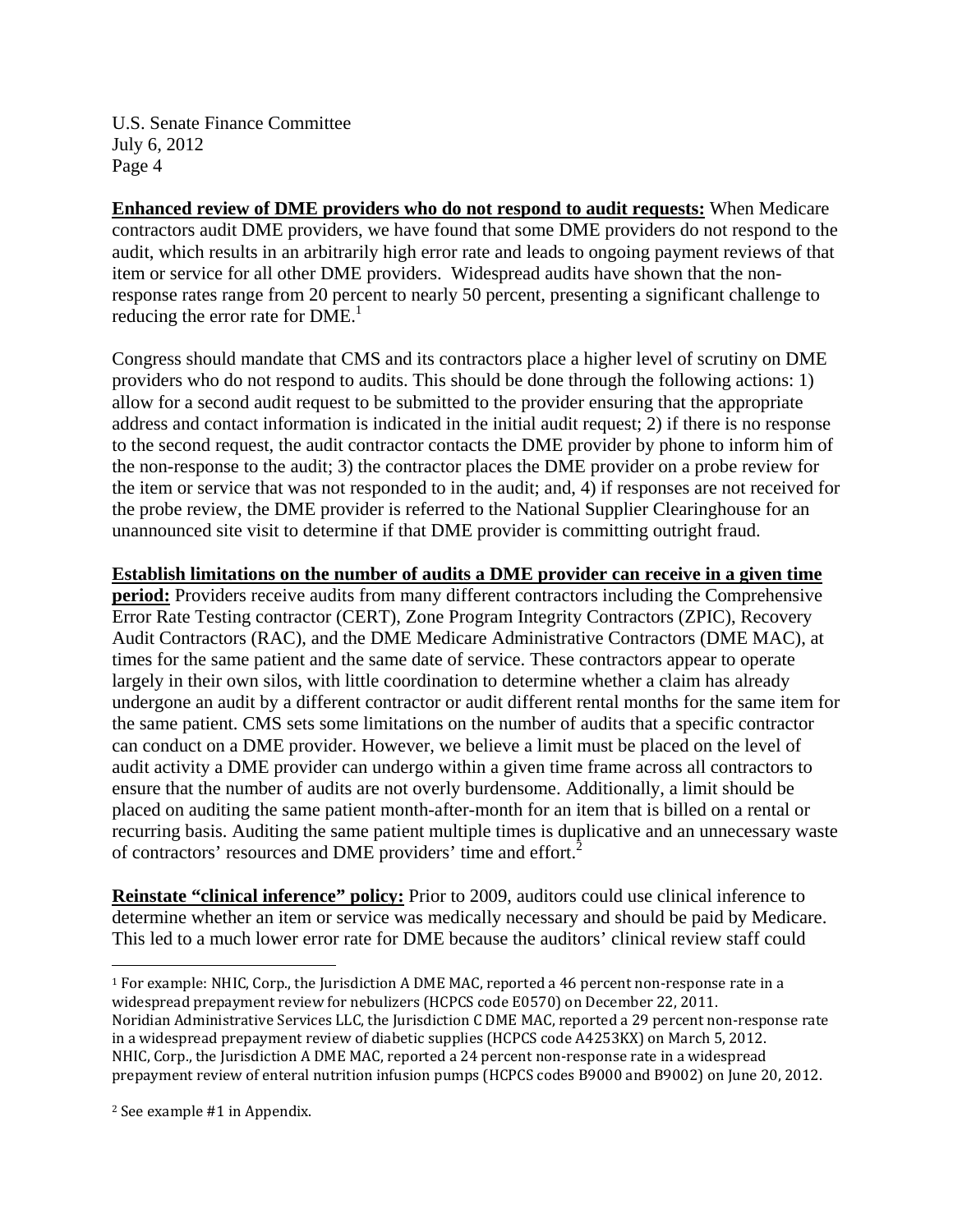weigh the entire medical history as a factor in determining medical necessity. In 2008, the Medicare DMEPOS CERT claims error rate was approximately 9 percent. In 2009, CMS adopted new auditing criteria that resulted in a DMEPOS claims error rate of 52 percent. For 2011, the claims error rate is reported to be 61 percent, incorrectly suggesting that three out of five Medicare DMEPOS claims are paid improperly, which CMS notes is not an indicator of fraud or abuse.

For example, in 2008 and previous years, if a patient with a lifetime Certificate of Medical Necessity (CMN) for oxygen had Chronic Obstructive Pulmonary Disease (COPD) as a diagnosis in his/her medical record, the clinical reviewer could use that in determining that the patient's oxygen was medically necessary. When CMS, based on a recommendation from OIG, eliminated the use of clinical inference in 2009, many of these claims are now denied for reasons such as the physician did not document that the patient was still using oxygen during his/her last office visit. A similar issue occurs with other medical equipment that is furnished on a rental basis and/or for the treatment of chronic conditions that require power wheelchairs, hospital beds, CPAP devices, diabetic supplies, and enteral nutrition.

**Require that electronic health records systems include elements for DME medical necessity documentation:** While CMS encourages physicians, hospitals, and other providers to adopt electronic health record (EHR) technologies, the current Medicare-approved vendors do not contain the criteria necessary to properly prescribe DME and document all necessary elements in the patient's medical record. Mandating that approved EHR vendors include elements for ordering DME items and services would go a long way toward ensuring physician document the necessary elements in the patient's medical record and thereby aid in reducing the error rate for DME.

**Mandate use of an electronic clinical medical necessity template:** Recognizing that it will take time to design and adopt DME criteria in EHR systems, CMS must allow clinical medical necessity templates for physician use in prescribing DME in the interim. The documentation requirements for DME items and services are complex and constantly changing. A clinical medical necessity template would help guide physicians through documenting the necessary elements when prescribing a specific item or service. Additionally, DME is often prescribed by family physicians, internists, and other general medical non-specialty physicians, many of whom order less than ten of a given DME item in a year. Templates would help ensure that all physicians are familiar with the required documentation elements for DME items and services. To be effective, these templates must also be considered a part of the patient's medical record.

#### **Mandate use of a template in the power mobility device (PMD) prior authorization**

**demonstration:** CMS is in the process of developing and implementing a massive prior authorization demonstration for PMDs that will impact seven states and 43 percent of all claims for power mobility devices. CMS has begun developing an electronic clinical medical necessity template for PMDs, but the Agency has stated that this tool is on a separate track from this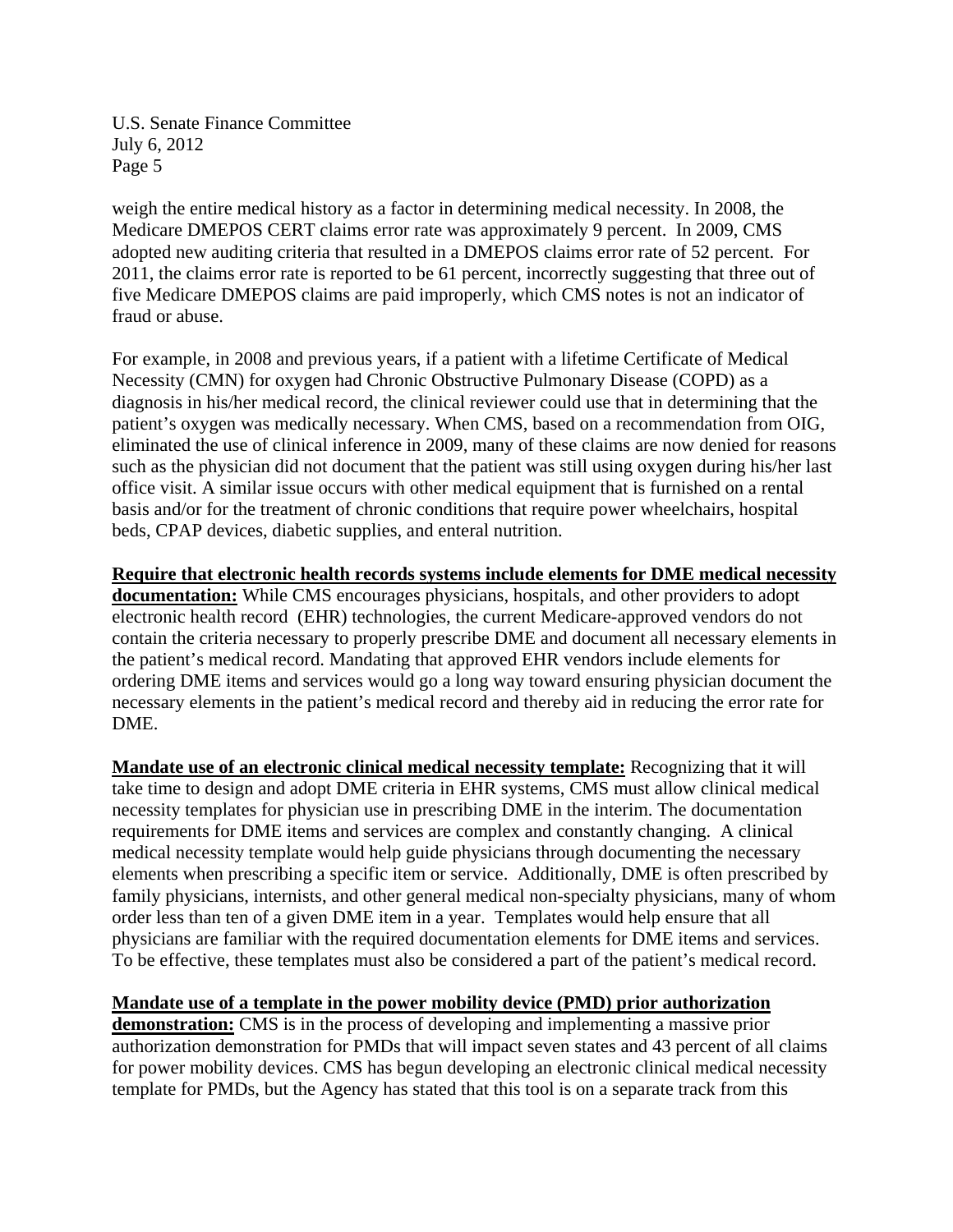demonstration and will not be used when the demonstration. Moreover, CMS has stated that the use of the electronic template will be voluntary. AAHomecare believes that if CMS wants to: 1) ensure beneficiary access to PMDs; 2) reduce incidence of fraud and abuse; and, 3) significantly reduce the error rate, it must allow physicians to use a clinical medical necessity template when this demonstration begins. Additionally, the clinical medical necessity template must be mandatory and be considered part of the patient's medical record.

**Provide additional physician education on medical necessity requirements:** For DME providers, a constant problem in audit denials is related to an error that occurred in some portion of the physician's documentation. Currently, the DME MACs encourage homecare providers to educate physicians on the documentation requirements. Despite attempts by DME providers to educate ordering physicians, this aspect of the error rate remains high. A representative physician group should educate CMS on medical necessity documentation to help reduce the DME error rate.

**Establish definitive policy prohibiting retroactive implementation of policies:** In order to reduce the error rate for DME, CMS must definitively prohibit contractors from implementing new policies retroactively. Often, DME MACs release a "clarification" to a medical policy that is truly a revision to the policy rather than a clarification. It is impossible for DME claims to withstand scrutiny in an audit when the contractors make policy changes that are implemented retroactively. A recent example of this is the DME MACs' new policy on refills for nonconsumable supplies. The DME provider is now required to "assess whether the supplies remain functional, providing replacement (a refill) only when the supply item(s) is no longer able to function" and document the dysfunction of the item. This revised policy was released on June 7, 2012, with an implementation date that is retroactive to August 2, 2011. Claims for nonconsumable supplies submitted during the ten-month period between the initial policy issue date and the revision date are almost certain to fail in an audit. Congress must place strict guidelines on Medicare contractors that prohibit retroactive implementation of medical policy revisions.

Further, audit contractors often target claims submitted 3 or 4 years after the date of service. If these claims do not pass medical review, the DME provider is unable to resubmit the claim because of timely filing requirements or the patient may have moved into an institutional setting or died.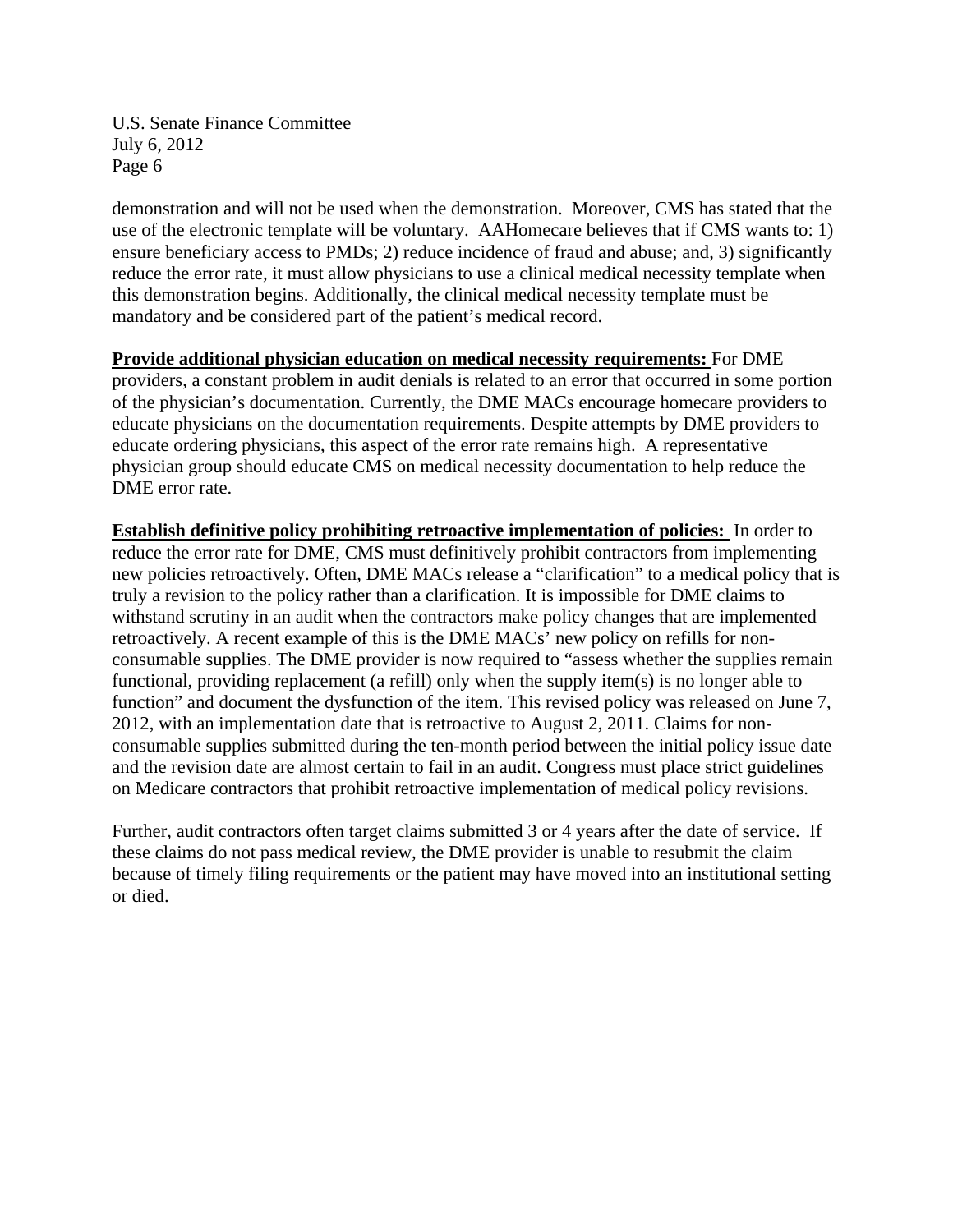Finally, AAHomecare recommends that any local coverage determination (LCD) policy changes be issued in the proposed format with a minimum of a 30-day public comment period prior to implementation. This includes revisions, regardless of whether they are deemed as "clarifications," that could likely result in medical necessity denials if implemented retroactively.

AAHomecare looks forward to working with the Senate Finance Committee on this important issue. If you need anything further from the Association, please contact Walt Gorski at waltg@aahomecare.org or (703) 535-1894.

Sincerely,

Walter J. Gorski Vice President of Government Affairs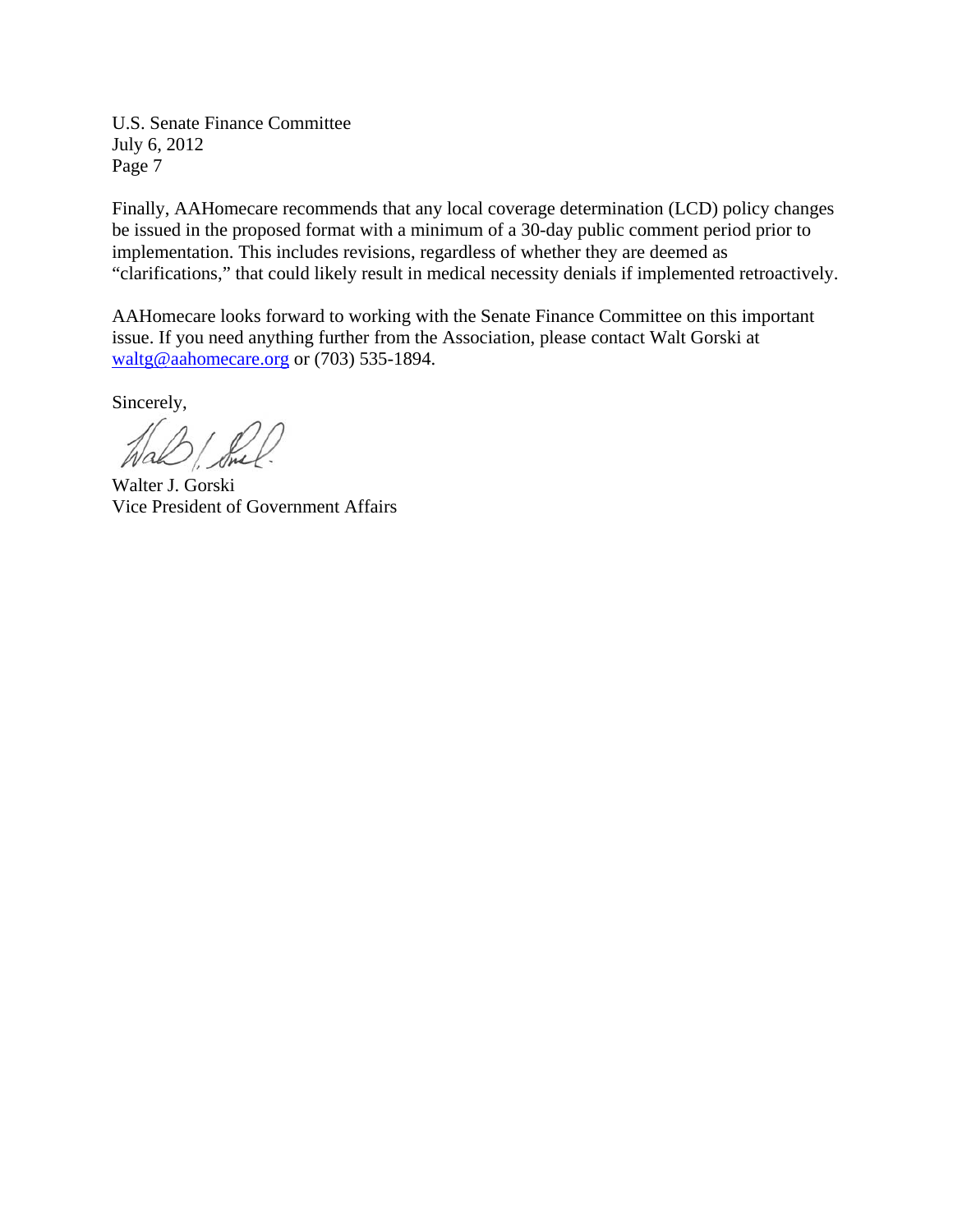# **Appendix**

#### **Examples of Audit Inconsistencies for DME Claims**

AAHomecare recognizes that the Secretary has the authority to perform pre- and post-payment complex medical reviews. However, the Agency's aggressive audit strategies call into question the necessity and utility of the information providers are required to collect. The following examples highlight this point:

- 1. *The DME MACs audit the same patient's claims for the same piece of equipment repeatedly over the course of the rental period even though the claim has been audited and paid in full in a preceding rental month.* Because DME is billed for and paid on a monthly basis, providers submit consecutive monthly claims for the item during the rental period. Although a beneficiary's claim was audited and paid early in the rental period, contractors will continue to audit that beneficiary's claims for the remainder of the rental period.
- 2. *There is no consensus on the documentation required to support medical* **necessity among the contractors.** Contractors frequently change the standards providers must meet in order to document medical necessity. These changes are announced in informal forums such as website bulletins or contractor conference calls without notice to providers based on the contractor's assertion that the change is a "clarification" not a "modification" of existing standards.
- 3. *Providers are required to recreate existing documentation that may already be a part of their files when coverage for a patient's equipment transfers from* **private insurance to Medicare.** One example is that providers must have "proof of delivery" for the equipment they furnish to a beneficiary. If the beneficiary received the equipment before enrolling in Medicare, the contractors require a new proof of delivery as of the date of enrollment – even though the equipment was delivered to the beneficiary before then. Practically, the only ways to accomplish this is to pickup the equipment and "re-deliver" it as of the Medicare enrollment date. Either way, the provider has to make a costly and wasteful trip to the beneficiary's home to document something that is already in their files.
- 4. *Providers are required to submit extensive medical necessity documentation when the prepayment complex medical review in fact audits only compliance with* "*technical*" *documentation requirements.* In an effort to meet CMS' targets for increased prepayment reviews, contractors are performing "technical" reviews that focus on whether the documentation the provider submits conforms to the technical requirements of an LCD, not whether it supports medical necessity.